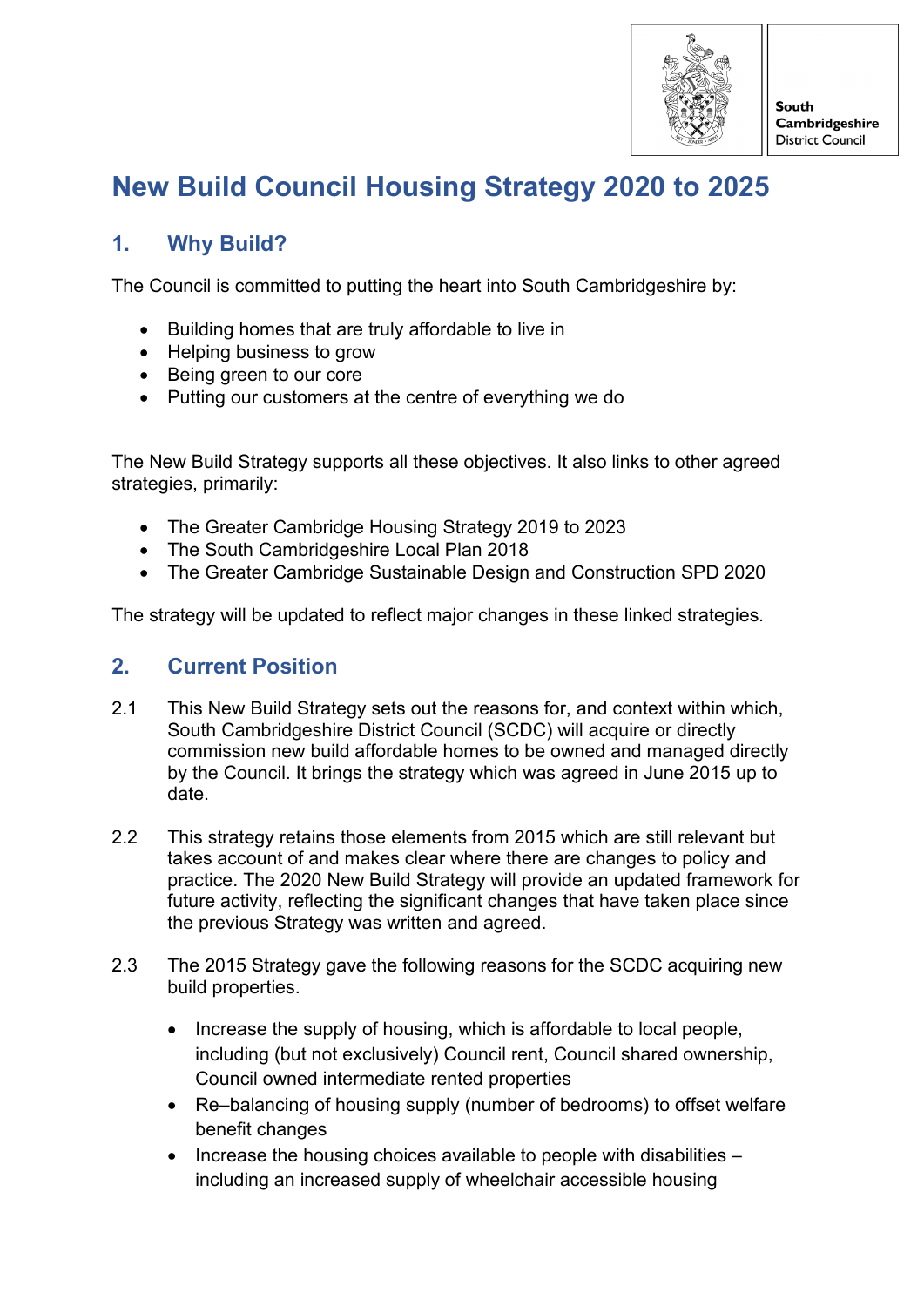- To make the best use of the Council's land and property assets
- Reducing fuel poverty and promoting energy efficiency
- Being able to build homes that achieve high standards of design and construction; and the procurement of new homes to achieve best value for **SCDC**
- 2.4 All the above remain relevant, but both the national and the local political landscape for housebuilding have changed since 2015, bringing additional considerations. Most influential for this strategy are the revised SCDC target to at least double Council new builds by 2024; the removal of restrictive cap on Housing Revenue Accounts (HRA) for borrowing; the mix of available sites across the District to meet the 5 year land supply requirements; and the creation of a new Investment Partnership between the Council and two development companies. The significance of these changes will be explored in the following sections setting out criteria for selection of sites, funding, delivery and risks.

# **3. Updated Criteria for Selection of Sites**

3.1 The following are desirable criteria against which any future purchases will be evaluated. The Council is providing affordable housing alongside other providers – mainly Housing Associations, and these criteria focus on the added value that new builds bring to Council owned housing.

# **Increasing HRA properties**

- 3.2 Following the elections in May 2018 a revised target was set in the Business Plan for the number of new build homes acquired by the Council, increasing the target from 35 to 70 over 5 years giving a total of 350, with an aspiration to deliver up to 100 a year if feasible. Since 2018 a total of 209 new Council homes have started on site, with a further 81 homes at Northstowe due to start on site in 2020-2021. These are a mixture of affordable rent and shared ownership. We are confident that we will exceed this target, playing our part to address the great need in South Cambridgeshire for more affordable housing.
- 3.3 Increasing the numbers of affordable homes the Council is able to offer will ensure that the HRA maintains a healthy income stream from rents and shared ownership sales and staircasing.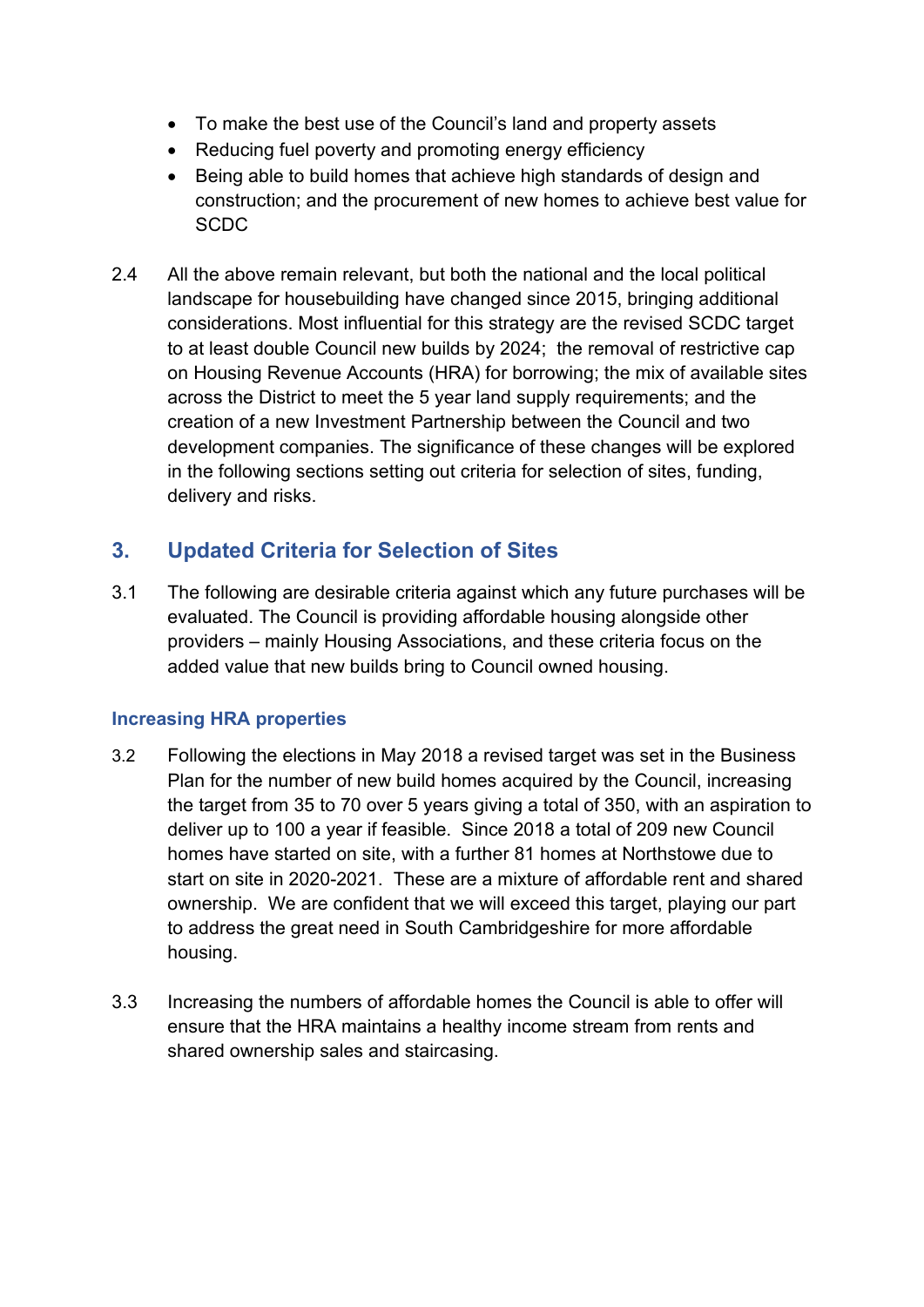### **Meeting Identified Housing Need**

- 3.4 The Council new build programme will seek to address housing needs that are not adequately catered for by the current market.
- 3.5 The welfare reforms highlighted in 2015 are one, but not the only reason, that the supply of smaller homes is not sufficient to cater for demand. The housing needs register shows that for December 2019 51% of applicants were registered for a 1 bed property, 31% for a 2-bed property, and 12% or a 3-bed property, leaving 6% requiring a 4 bed or larger property. This pattern is consistent over time, reinforcing the greater requirement for 1 and 2 bed properties.
- 3.6 Local villages often have specific housing needs. Assessment of individual village housing need based on local connections, usually undertaken by Cambridgeshire ACRE, differ from the district wide assessments used on larger strategic sites. Alignment with village needs assessments, particularly to address deficits, will be taken into account when considering potential HRA purchases.
- 3.7 On both larger strategic sites and village sites there remain deficits not only in terms of numbers but also in certain types of home. As identified in the Greater Cambridge Housing Strategy 2019-2023 there is a lack of homes for older people (including homes attractive to those wanting to downsize), entry level homes for first time buyers, and homes built to accessible and adaptable dwellings standards. Some types of homes for older people are exempt from Right to Buy, and new build will provide attractive opportunities for downsizing and releasing family sized property; additional reasons to favour this type of tenure.
- 3.8 For all sites where HRA purchases are considered decisions will take account of the benefits of promoting homes that are well located to services and facilities and well-integrated into communities.

### **Design Standards – Building Greener Homes**

3.9 Being green to our core means a commitment to create a cleaner, greener, zero carbon future. This applies to new build. The January 2020 Greater Cambridge Sustainable Design and Construction SPD provides requirements and guidance on how new developments can be built in a sustainable and environmentally friendly way, better insulated with lower energy consumptions and therefore a lower carbon footprint, and potentially reduced heating bills. We will seek through a revised housing design specification to set out the features SCDC will seek in new build purchases, aligned to the Council's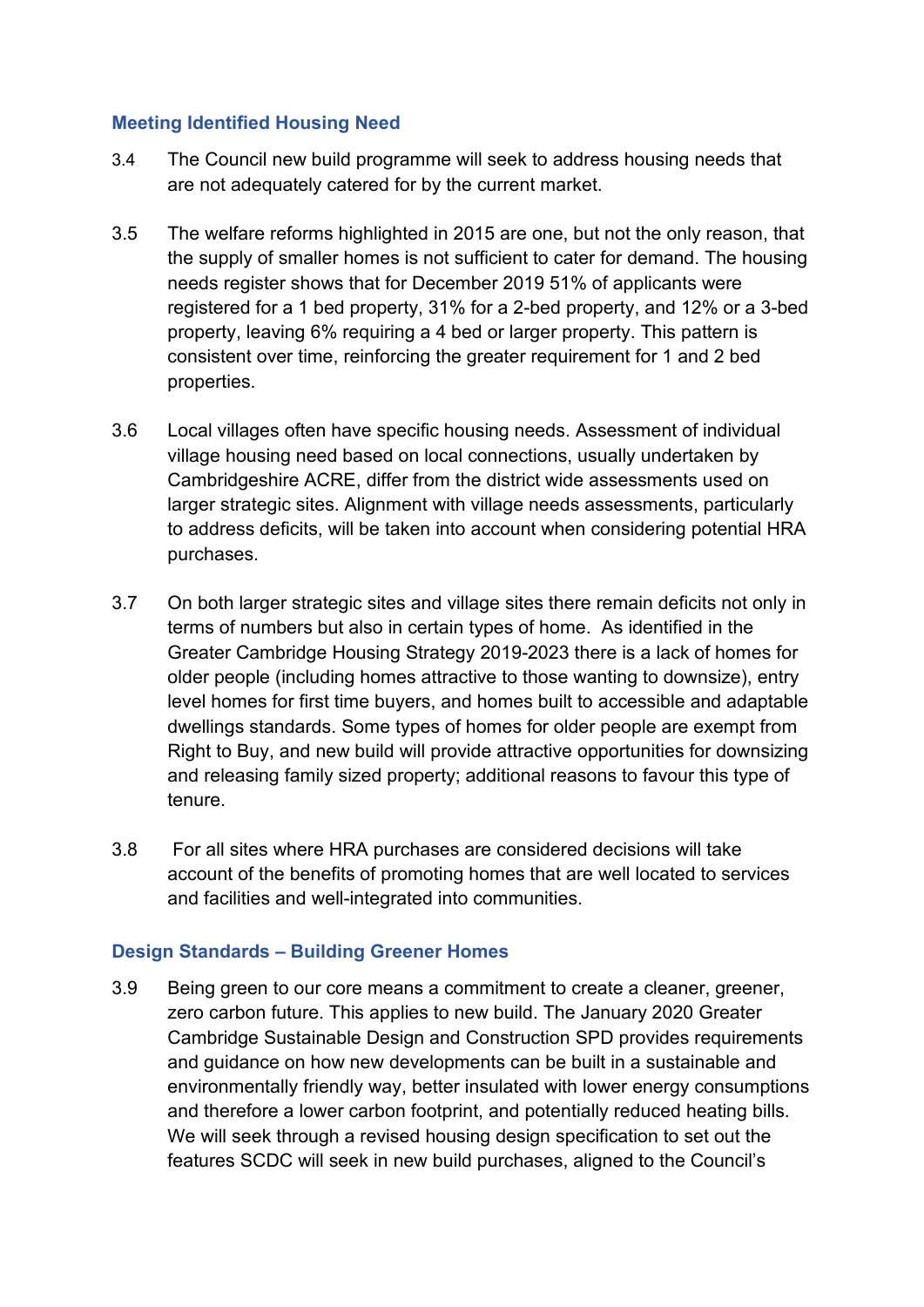green to the core objective. This will include modern methods of construction, including modular builds, where this meets the requirements set out in our design specification for Council homes.

3.10 For purchases from Section 106 sites the ability to specify precise standards for affordable housing will be limited, as these are largely pre-agreed, and although they must meet planning requirements, cost considerations for developers mean that enhanced specifications are not standard. Where there are opportunities to negotiate enhanced standards to meet our new build desired specifications SCDC will do so.

## **Achieving Best Value**

3.11 As in the previous strategy sites will be evaluated to ensure they provide value for money using both ProVal- a widely used evaluation model, and the in-house assessment model based on the Chartered Institute of Housing viability model. The payback period for a scheme, using a blended rate where there is a mix of tenures, will have a payback of no more than 35 years, reflecting current property and HRA rental values, unless there are justifiable reasons relating to better design standards to meet our broader aspirations. In 2015 a reasonable payback period was considered to be 30 years. Based on current performance 35 years, with flexibility to go beyond this is more reasonable given the increase in prices and the impact of the 2016 – 2020 freeze to all social rents. Circumstances which warrant purchases of affordable housing schemes with a payback in excess of 35 years will be agreed by the Head of Housing in consultation with the Lead Member for Housing if valued under £2 million, or Cabinet if over this amount.

# **4. Funding**

- 4.1 Funds have been allocated in the Capital Programme to meet all the current commitments. Unallocated sums have been retained to meet further acquisitions to 2024/25. The following table shows the breakdown of allocated and unallocated funds, and the available funding streams. The mid-year revision of the Medium-Term Financial Strategy will enable adjustments to be made as pipeline commitments are confirmed.
- 4.2 The lifting of the HRA borrowing cap provides capacity to borrow a further £45 million as set out in the HRA budget paper agreed at Council in February 2020, only £7 million of which is currently included within the current funding schedule.
- 4.3 Alongside new builds there is a commitment to fund the greening of the HRA existing stock, and work is underway to develop a planned and costed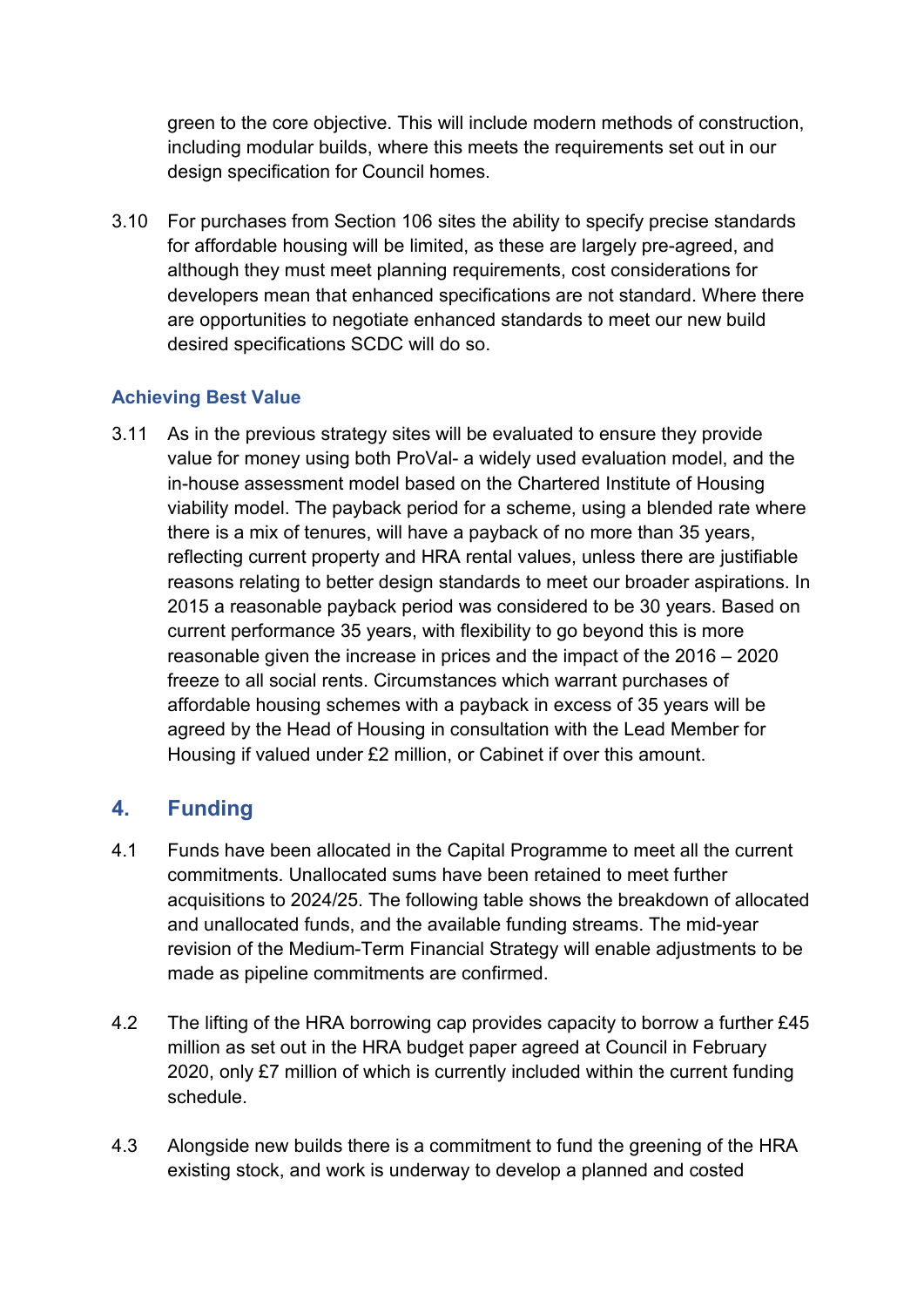programme for upgrading existing Council homes, which will also require additional Capital investment. The HRA business plan shows that there is sufficient funding to deliver the target of 70 homes a year until 2024/25 and the cost of greening our homes will be built into future modelling alongside our ambitions to increase the number of Council homes year on year.

| <b>HRA New Build</b>                                                  | <b>Budget</b><br>2020 to 2021<br>(£'000) | <b>Budget</b><br>2021 to 2022<br>(£'000) | <b>Budget</b><br>2022 to 2023<br>(E'000) | <b>Budget</b><br>2023 to 2024<br>(E'000) | <b>Budget</b><br>2024 to 2025<br>(E'000) |
|-----------------------------------------------------------------------|------------------------------------------|------------------------------------------|------------------------------------------|------------------------------------------|------------------------------------------|
| Allocated                                                             | 18,122                                   | 10,537                                   | 687                                      |                                          |                                          |
| <b>Unallocated New</b><br><b>Build / Acquisition</b><br><b>Budget</b> | 8,749                                    | 8,369                                    | 4,224                                    | 11,200                                   | 11,200                                   |
| <b>Total HRA New</b><br><b>Build</b>                                  | 26,871                                   | 18,906                                   | 4,911                                    | 11,200                                   | 11,200                                   |

#### **Housing Revenue Account**

| <b>Housing Capital</b><br><b>Resources</b>                                                | <b>Budget</b><br>2020 to 2021<br>(£'000) | <b>Budget</b><br>2021 to 2022<br>(E'000) | <b>Budget</b><br>2022 to 2023<br>(E'000) | <b>Budget</b><br>2023 to 2024<br>(E'000) | <b>Budget</b><br>2024 to 2025<br>(E'000) |
|-------------------------------------------------------------------------------------------|------------------------------------------|------------------------------------------|------------------------------------------|------------------------------------------|------------------------------------------|
| <b>Other Capital</b><br>Receipts (Self-<br><b>Build Plot Sales)</b>                       | (600)                                    | (600)                                    | (600)                                    | (600)                                    | (600)                                    |
| New-Build<br>Shared-<br>Ownership<br>receipts                                             | (600)                                    | (2,040)                                  | (2,921)                                  | (3, 438)                                 | (1,200)                                  |
| Direct Revenue<br>Financing of<br>Capital                                                 | (13, 713)                                | (9, 599)                                 | $\mathbf 0$                              | (4, 422)                                 | (6,660)                                  |
| <b>Other Capital</b><br>Resources<br>(Grants / S106<br>funding)                           | (1,095)                                  | (300)                                    | (500)                                    | (500)                                    | (500)                                    |
| Retained Right to<br><b>Buy Receipts</b>                                                  | (5,863)                                  | (4, 367)                                 | (890)                                    | (2, 240)                                 | (2, 240)                                 |
| HRA CFR /<br>Prudential<br>Borrowing                                                      | (5,000)                                  | (2,000)                                  | $\mathbf 0$                              | $\mathbf 0$                              | $\mathbf 0$                              |
| Difference in<br><b>Total HRA New</b><br>Build and<br><b>Housing Capital</b><br>Resources | (0)                                      | (0)                                      | (0)                                      | 0                                        | $\mathbf 0$                              |

4.4 Homes England and the Cambridgeshire and Peterborough Combined Authority (CPCA) provide additional sources of funding. CPCA funding is offered through a range of measures which involve a payback mechanism including loans, investment equity that provides a return, and recoverable grants. Homes England funding programmes are targeted towards additionality - that is providing subsidy for new build that is additional to the numbers and type agreed through Section 106 agreements, or homes built on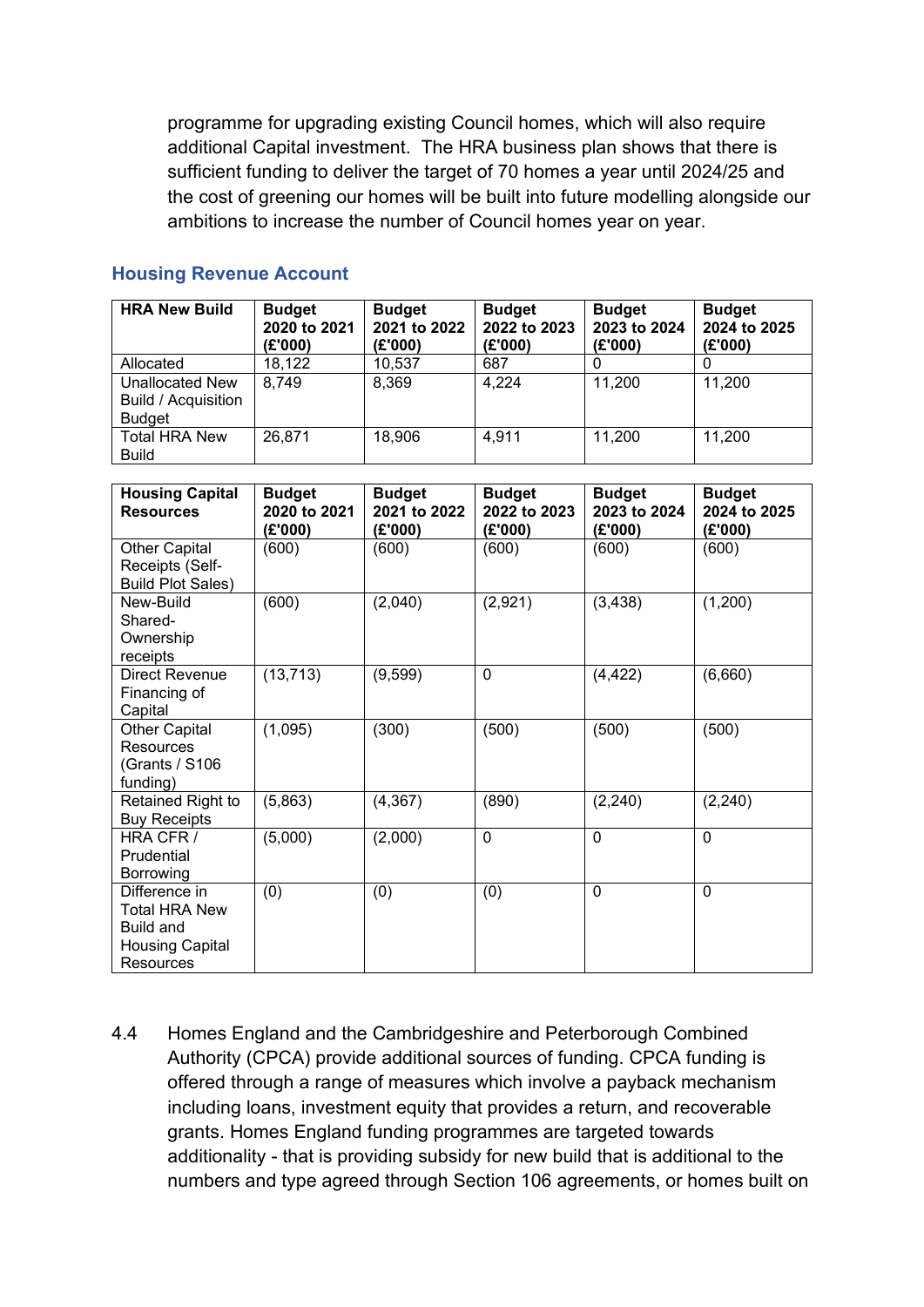land where the units provided are additional to any pre-existing units. The added value for SCDC new build programme of external funding will be kept under review.

4.5 The impact of Covid-19 on the construction industry, the ability of prospective tenants to pay an affordable rent, and the take up of shared ownership will be stress tested within the current financial model, when the impact is known. If available capital funding remains the same the model is flexible enough to accommodate changes by extending payback periods. If any funding streams were to reduce, without compensating funding from elsewhere this would reduce the numbers of new dwellings that could be achieved.

# **5. Opportunities for Development**

### **HRA Land and Property Assets**

- 5.1 The position outlined in the 2015 strategy has not substantially changed. The Council owns and manages 5248 homes, including sheltered housing with communal facilities, flats with leaseholders and equity share properties. 286 of the properties are of non-traditional construction and there are garage blocks throughout the district with widely differing levels of usage.
- 5.2 An up-to-date audit will be undertaken in 2021 to inform the potential for the Council to build on HRA owned land. This is a prerequisite to deciding whether, and how, to commission new build on HRA land. Availability of HRA land for new build is known to be limited. Alongside this the Asset Management Strategy, which will be updated and agreed this year, will identify potential land and property including garage sites, where assets are in very poor condition and could release valuable land, or in the case of sheltered schemes provide a greater number of homes built to a higher standard.

#### **Large Sites**

5.3 Council New Build on larger strategic sites will come through the purchase of affordable housing required under S106 agreements. Section 106 sites will remain the primary source of achieving the target number of new homes set out in the business plan as new sites come forward for consideration. These large strategic sites will be brought forward by developers, including the Council's Investment Partnerships, and the affordable housing element is required to meet planning obligations. The reasons for purchase will relate to specific Council objectives as set out in the criteria in sections 2 and 3 of this paper. There must be a justification for why the Council will potentially be competing against other providers for the affordable housing and where the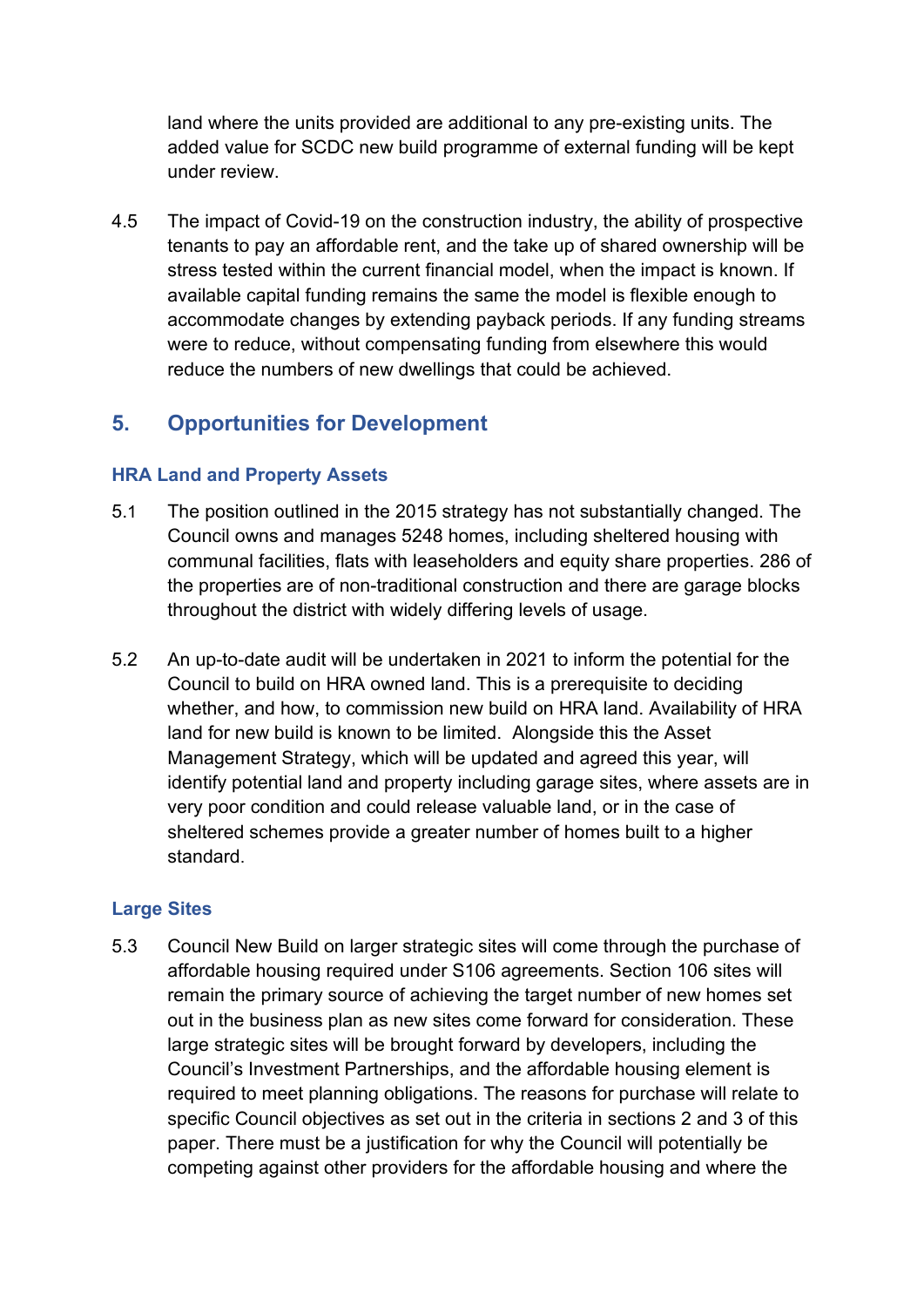opportunity is there, we will work collaboratively with other provides. As we have seen the HRA has a need for certain types of housing, and the Council has broader objectives that mean it may want to invest in a geographical area, and meet specific lower carbon, more sustainable, design standards.

### **Rural Exception Sites**

5.4 SCDC is very supportive of bringing forward rural exception sites. These are sites, usually on the edge of villages and sometimes in green belt or arable land sites, agreed to address the housing need of a village. These sites have a long lead in time and deliver relatively small numbers of dwellings. To date the Council has been the provider of the affordable housing on only two rural exception sites. In the first instance households eligible to be allocated affordable housing on rural exception sites will have a local connection and incomes that are potentially higher than the district wide housing needs register. If the Council is the affordable housing provider, the property can be purchased under the Right to Buy and cannot therefore be retained in perpetuity for those in need. The risk of RTB purchase is greater because the preference for a local connection when allocating homes means income can be higher. This is not the case if the affordable housing is owned by a Housing Association where there is no Right to Acquire. For this reason, Council purchase of new build affordable housing on rural exception sites will only be where there is no reasonable alternative offer from another provider.

### **Other 5 Year Land Supply Sites**

5.5 The Council have a 5-year land supply as set out in the South Cambridgeshire Local Plan, agreed in 2018**.** This is updated annually. Sites agreed for housing development will be at various stages of development. The New Build Strategy can have a part to play where sites have outstanding permissions and purchase of affordable housing contribute to unlocking a site and meeting Council priorities at the same time.

# **6. Capacity to Deliver**

### **New Build Team**

6.1 The 2015 Strategy relied heavily on the Housing Development Agency, a previously shared service which is now solely focused on delivering new build for Cambridge City Council. SCDC's own new build team comprises of a manager, 3 development officers and a consultant and self-build team of 2 people. The new build team work closely with the exception sites officer, located in the strategic housing team.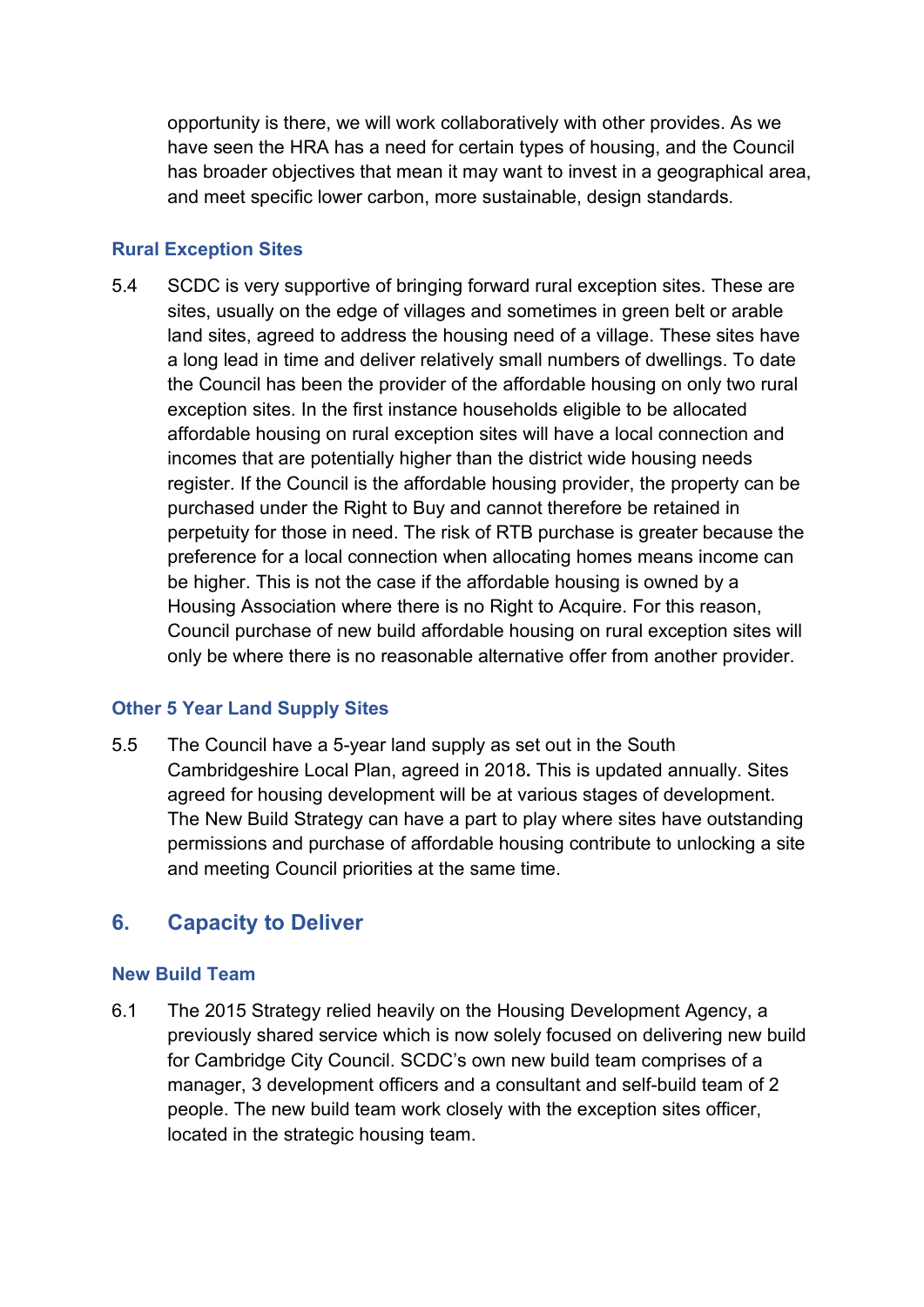6.2 The size of the new build team is sufficient to manage the current approach to acquiring new build Council housing, and has skills to directly commission and manage the current new build contracts on sites owned or acquired by the HRA. If SCDC were to embark on a major direct new build programme capacity would need to be reviewed. Because SCDC would have greater control over building on owned sites there are enhanced opportunities to build to a higher specification and give preference to housebuilders who contribute to the local economy and have an apprenticeship scheme.

#### **Investment Partnership**

- 6.3 In 2020 the SCDC Cabinet agreed the terms of Investment Partnerships with two separate developers – Hill Partnership Ltd and Balfour Beatty Investments - to deliver homes of all tenures including affordable housing, and to deliver positive financial returns for the Council. The Investment Partnerships are at an early stage but will be an important source of good quality affordable housing in the future. Completions are likely to be realised in 2 to 3 years' time.
- 6.4 It is important to recognise that the Investment Partnerships are public/private joint ventures. The Investment Partnership Agreements are created on a "framework" basis primarily created with a view to making a profit and potentially the Investment Partnerships could refuse to develop and/or sell to the Council if it was not in the Investment Partnerships' best interests – for example, if the sale price was substantially below that being offered by a third party or was otherwise loss making. This would need to be negotiated in practice. The Council would need to establish a methodology for establishing VFM in terms of having purchased from either IP – bearing in mind that it also has a vested interest in maximising profits. Nevertheless, the IP is likely to be a key delivery vehicle for the acquisition of affordable homes.

### **Ermine Street Housing**

6.5 Ermine Street Housing is a wholly owned company operating from 2014 to purchase buy-to-rent properties, returning an investment for the Council. Ermine Street Housing can commission private rented housing as part of overall development packages, potentially alongside the delivery of new affordable homes in the district, or to work with developers and landowners on wider mixed use (residential/ commercial) development sites. The New Build team is tasked with delivering the Council's affordable homes programme, and opportunities may arise with developers for the Company to purchase stock for market rent as part of an overall scheme to provide new build homes to meet Ermine Street's business objectives.